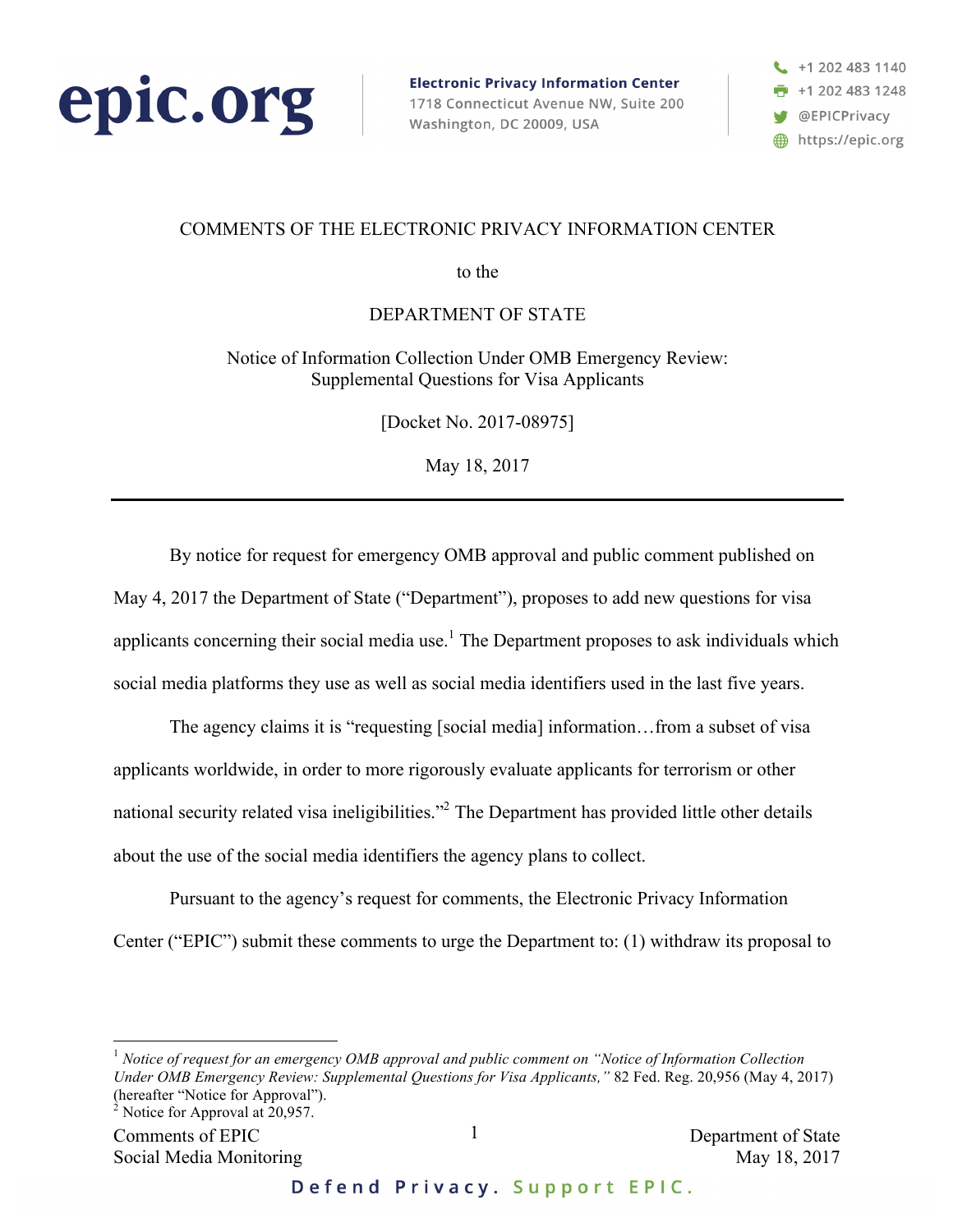collect social media identifiers; and (2) review the appropriateness of using social media to make visa determinations.

#### **I. Introduction**

EPIC is a public interest research center in Washington, D.C. EPIC was established in 1994 to focus public attention on emerging civil liberties issues and protect privacy, the First Amendment, and constitutional values.<sup>3</sup> EPIC has a particular interest in preserving the right of people to engage in First Amendment protected activities without the threat of government surveillance.

EPIC previously sued the Department of Homeland Security ("DHS") to obtain documents related to a DHS social network and media monitoring program.<sup>4</sup> These documents revealed that the agency had paid over \$11 million to an outside company, General Dynamics, to engage in monitoring of social networks and media organizations and prepare summary reports for DHS.<sup>5</sup> According to DHS documents, General Dynamics would "monitor public social communications on the Internet," including the public comments sections of NYT, LA Times, Huff Po, Drudge, Wired's tech blogs, and ABC News.<sup>6</sup> DHS also requested monitoring of Wikipedia pages for changes<sup>7</sup> and announced its plans to set up social network profiles to monitor social network users.<sup>8</sup>

DHS required General Dynamics to monitor not just "potential threats and hazards" and "events with operational value," but also paid the company to "identify[] media reports that

<sup>3</sup> EPIC, *About EPIC* (2016), https://epic.org/epic/about.html. <sup>4</sup> EPIC, *EPIC v. Department of Homeland Security: Media Monitoring*, https://epic.org/foia/epic-v-dhs-mediamonitoring/. <sup>5</sup> DHS Social Media Monitoring Documents, *available at* https://epic.org/foia/epic-v-dhs-media-monitoring/EPIC-

FOIA-DHS-Media-Monitoring-12-2012.pdf; *See also* Charlie Savage, *Federal Contractor Monitored Social Network Sites*, New York Times, Jan. 13, 2012, http://www.nytimes.com/2012/01/14/us/federal-security-programmonitored-public-opinion.html.<br><sup>6</sup> DHS Social Media Monitoring Documents at 127, 135, 148, 193.<br><sup>7</sup> *Id.* at 124, 191. 8 *Id.* at 128.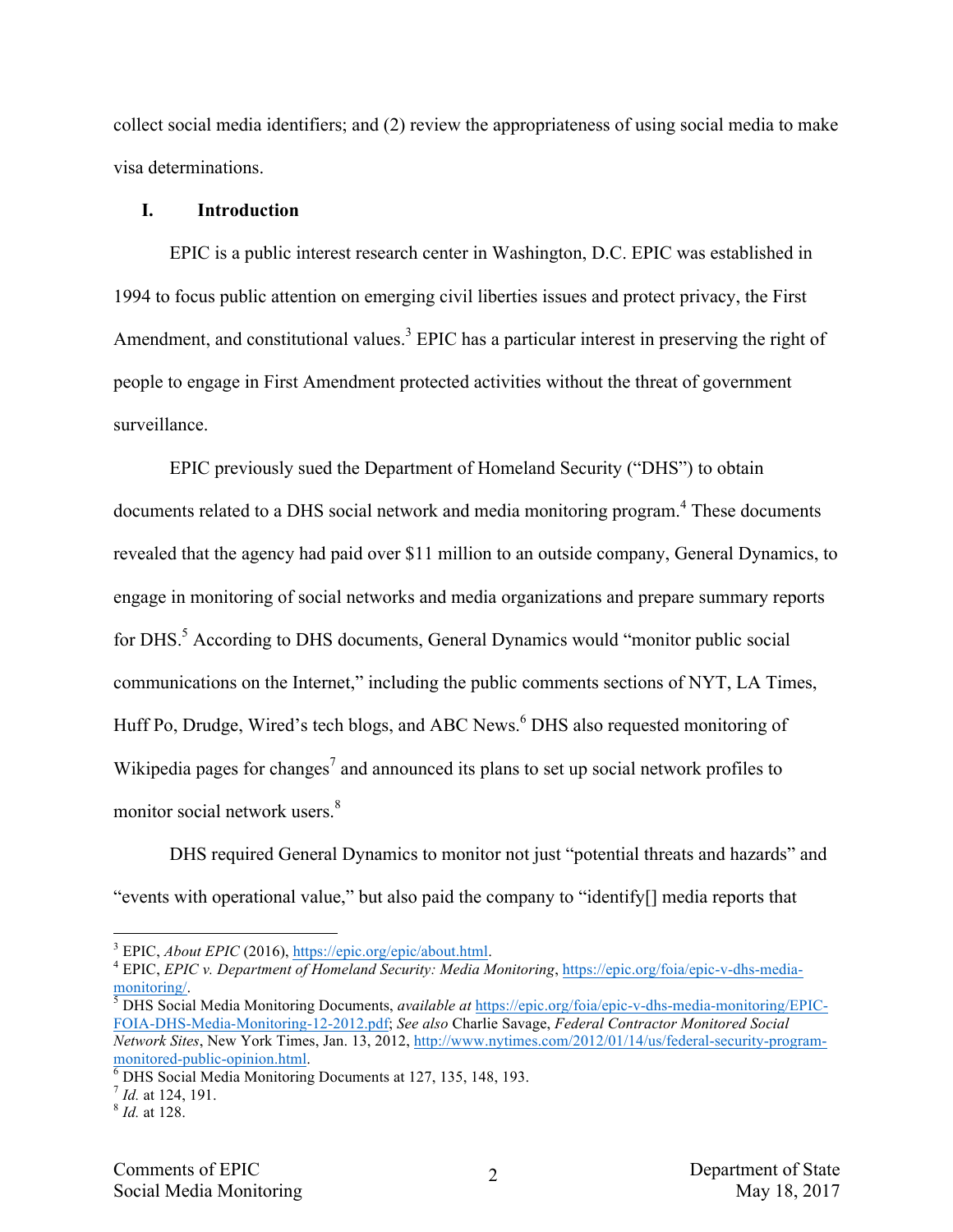reflect adversely on the U.S. Government [or] DHS . . . . "<sup>9</sup> The DHS clearly intended to "capture" public reaction to major government proposals."10 DHS instructed the media monitoring company to generate summaries of media "reports on DHS, Components, and other Federal Agencies: positive and negative reports on FEMA, CIA, CBP, ICE, etc. as well as organizations outside the DHS $"$ <sup>11</sup>

The documents obtained by EPIC through its Freedom of Information Act lawsuit led to a Congressional hearing on DHS social network and media monitoring program.<sup>12</sup> EPIC submitted a statement for the record for that hearing opposing the agency's media monitoring and called for the immediate end of the program.<sup>13</sup> Members of Congress expressed concern about the federal agency's plan to monitor social media.<sup>14</sup>

Given government misuse of social media monitoring techniques in the past, EPIC is

skeptical of the State Department's proposal to use social media to scrutinize visa applicants

during the vetting process. EPIC opposes this proposal.

# **II. The Lack of Transparency Surrounding the Department's Proposal Increases the Prospect of Abuse, Mission Creep, and Disproportionate Risks for Marginalized Groups**

The Department has stated that the agency will use the social media identifiers as part of

the existing investigative process to screen "a subset of visa applicants worldwide, in order to

<sup>13</sup> Marc Rotenberg, President and Ginger McCall, EPIC Open Government Project Director, *Statement for the Record for Hearing on DHS Monitoring of Social Networking and Media: Enhancing Intelligence Gathering and*  <sup>14</sup> Andrea Stone, *DHS Monitoring of Social Media Under Scrutiny by Lawmakers*, Huffington Post, Feb. 16, 2012, http://www.huffingtonpost.com/2012/02/16/dhs-monitoring-of-social-media\_n\_1282494.html; *Congress Grills Department of Homeland Security,* EPIC, Feb. 16, 2012, https://epic.org/2012/02/congress-grills-department-of- .html.

<sup>&</sup>lt;sup>9</sup> *Id.* at 51, 195.<br><sup>10</sup> *Id.* at 116.<br><sup>11</sup> *Id.* at 183, 198.<br><sup>12</sup> See DHS Monitoring of Social Networking and Media: Enhancing Intelligence Gathering and Ensuring Privacy: *Hearing Before the Subcomm. on Counterterrorism and Intelligence of the H. Comm. on Homeland Security*, 112th Cong. (2012).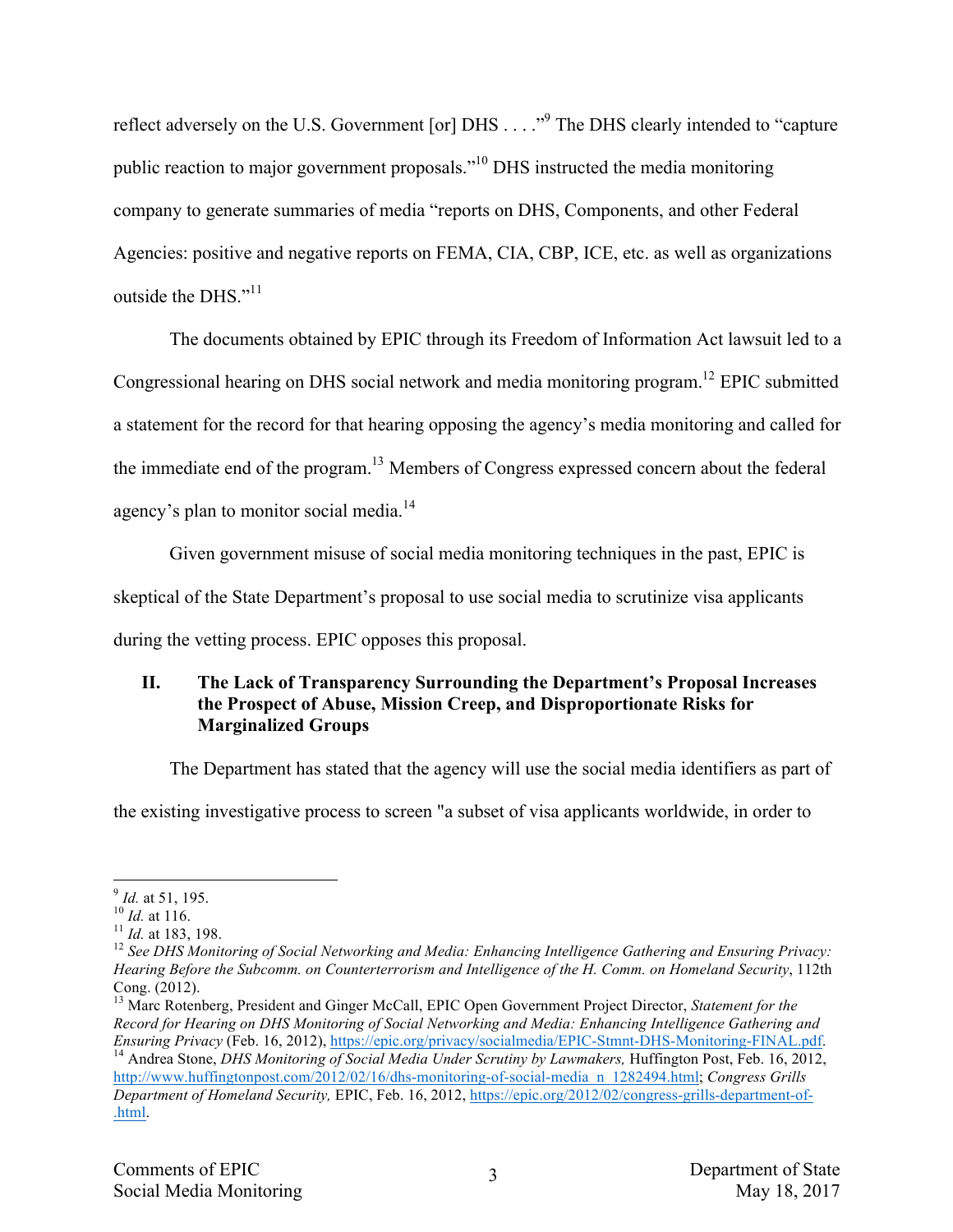more rigorously evaluate applicants for terrorism or other national security-related visa ineligibilities."<sup>15</sup> Little additional information is provided.

It is not clear how the Department intends to use the social media identifiers. Other federal agencies have a history of using social media for controversial purposes. For example, DHS has monitored social and other media for dissent and criticism of the agency.<sup>16</sup> Will the State Department monitor for similar speech that is critical of U.S. policy? Will mere dissent constitute grounds for denying entry into the U.S.? Additionally, will alien visitors who provide their social media identifiers open up their social network associations to scrutiny? How long will social media identifiers be retained and who will they be shared with? How will the State Department prevent Muslim and Arab Americans from being scrutinized more harshly?

Additionally, what information will the social media identifiers be combined with? Will the Department use the social media identifiers to obtain additional information about the applicant from the social media companies? Will applicants be informed if the information obtained from their social media accounts led to the denial of their application? And does the acquisition of social media identifiers place at risk the privacy and security of account holders? Is the State Department prepared to accept liability if the practice leads to identity theft or financial fraud?

Answers to these questions should be provided prior to adoption of the Department's proposal to acquire the social media identifiers of people suspected of no crime.

This proposal leaves the door open for abuse, mission creep, and the disproportionate targeting of Muslim and Arab Americans among other groups. This proposal is especially

<sup>&</sup>lt;sup>15</sup> Notice for Approval at 20,957.<br><sup>16</sup> Marc Rotenberg, President and Ginger McCall, EPIC Open Government Project Director, *Statement for the Record for Hearing on DHS Monitoring of Social Networking and Media: Enhancing Intelligence Gathering and Ensuring Privacy*, 1-3, Feb. 16, 2012, https://epic.org/privacy/socialmedia/EPIC-Stmnt-DHS-Monitoring-FINAL.pdf.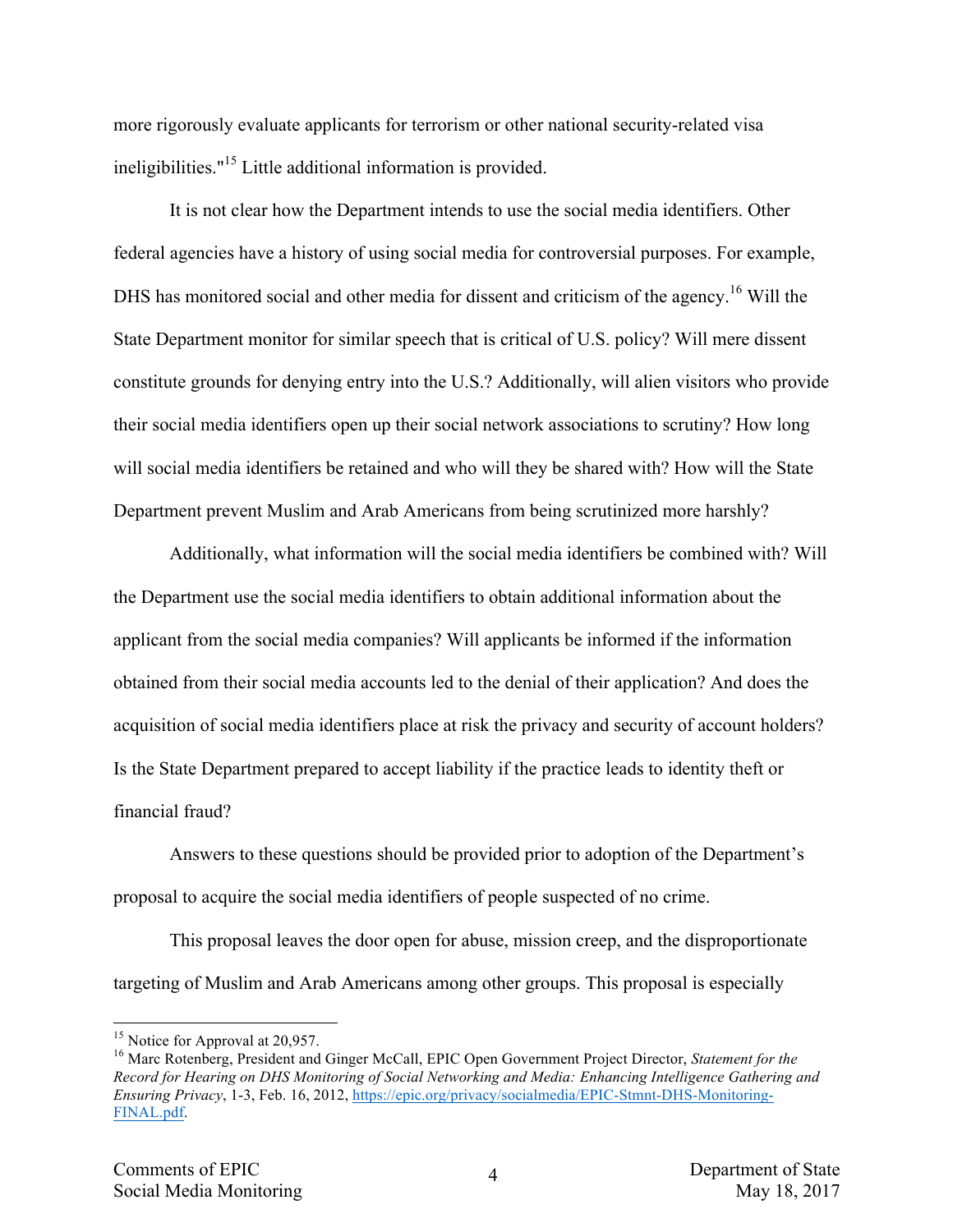alarming in light of past misuses of social media from all levels of government<sup>17</sup> as well as the Trump administration's controversial travel ban.<sup>18</sup> The Department has provided no details of how the agency will tailor the use of social media identifiers to ensure their use does not expand beyond the stated purpose or prevent the targeting of individuals merely engaged in First Amendment protected activities.

## **III. Indiscriminate Scrutiny of Social Media Accounts Chills First Amendment Protected Activities**

The Department's proposal to collect social media identifiers of visa applicants also

implicates the First Amendment and will have a chilling effect on protected speech. Freedom of

speech and expression are core civil liberties and have been strongly protected by the

Constitution and the U.S. courts.<sup>19</sup> These rights extend to non-U.S. citizens.<sup>20</sup>

Many people around the world use social media, including Facebook and Twitter, to

support democratic movements and to campaign for political reform.<sup>21</sup> But these political views

 <sup>17</sup> Elizabeth Dwoskin, *Police Are Spending Millions of Dollars to Monitor the Social Media of Protesters and Suspects,* Washington Post, Nov. 18, 2016, https://www.washingtonpost.com/news/the-

switch/wp/2016/11/18/police-are-spending-millions-to-monitor-the-social-media-of-protesters-and-suspects/; *Map: Social Media Monitoring By Police Departments, Cities, and Counties,* Brennan Center for Justice, Nov. 16, 2016, https://www.brennancenter.org/analysis/map-social-media-monitoring-police-departments-cities-and-counties; Eric Yoder, *Beware What You Post: Federal Employees May Face Government Scrutiny on Social Media, Washington* Post, May 12, 2016, https://www.washingtonpost.com/news/powerpost/wp/2016/05/12/beware-what-you-postfederal-employees-may-face-government-snooping-on-social-media/. <sup>18</sup> Alex Emmons, *Activists Worry That Social Media Vetting of Visa Applicants Could Quietly Expand Trump's* 

*Muslim Ban,* The Intercept, Mar. 23, 2017, https://theintercept.com/2017/03/23/activists-worry-that-social-mediavetting-of-visa-applicants-could-quietly-expand-trumps-muslim-ban/. <sup>19</sup> *See, e.g.*, *United States v. Stevens*, 130 S. Ct. 1577, 1585 (2010) (holding that the "First Amendment itself reflects

a judgment by the American people that the benefits of its restrictions on the Government outweigh the costs"); *see also NAACP v. Alabama ex. rel. Patterson,* 357 U.S. 449 (1958) (holding that immunity from state scrutiny of membership lists was related to the right of freedom of association and fell under the 14<sup>th</sup> Amendment of the U.S. Constitution); *City of Los Angeles v. Patel*, 135 S. Ct. 2443 (2015) (holding that a city ordinance that required hotels to make their registries available to the police on demand was unconstitutional under the  $4<sup>th</sup>$  Amendment of the U.S. Constitution).

<sup>20</sup> *See* David Cole, *Are Foreign Nationals Entitled to the Same Constitutional Rights as Citizens?*, 25 T. Jefferson L. Rev. 367-388 (2003) ("foreign nationals are generally entitled to the equal protection of the laws, to political freedoms of speech and association, and to due process requirements of fair procedure where their lives, liberty, or property are at stake.").

<sup>21</sup> Sophie Hutchinson, *Social media Plays Major Role In Turkey Protests,* BBC, Jun. 4, 2013, http://www.bbc.com/news/world-europe-22772352; David Auerbach, *The Bernie Bubble,* Slate, Feb. 17, 2016,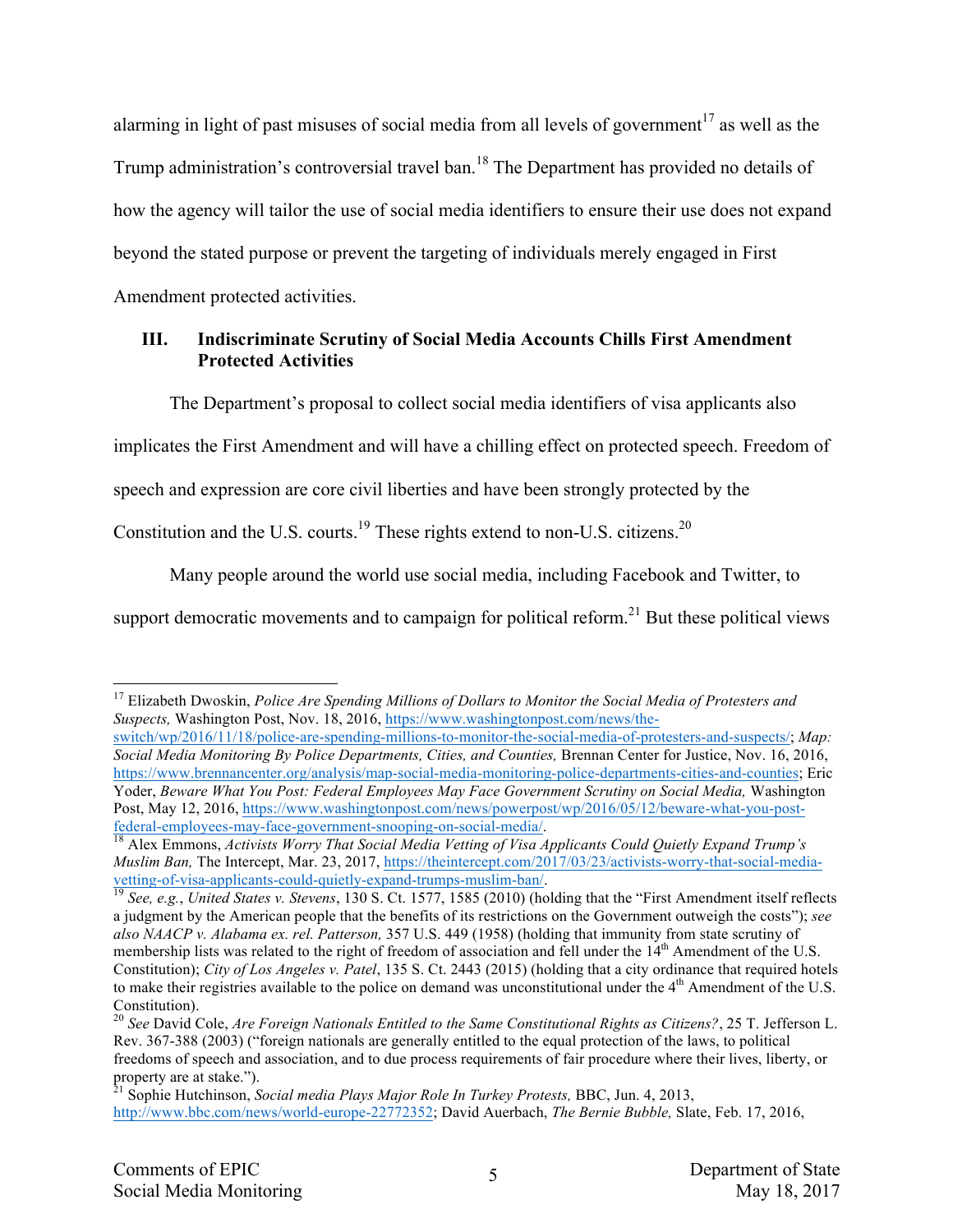reflect the specific circumstances of national political systems and regional political conflict, and there is some risk that comments taken out of context could discourage political reform efforts. For example, social media is credited with empowering the Arab Spring and allowing Egyptians to remove former President Hosni Mubarak from power.<sup>22</sup> Social media also played a pivotal role in the 2013 Gezi Park protests in Turkey and the recent anti-Putin protests in Russia, which were sparked by a blog post and YouTube video. $^{23}$ 

The Department states that obtaining social media identifiers, presumably to view user accounts, will provide more information to help determine which individuals should not be admitted to the United States. However, the proposal assumes that social media provides an accurate picture of a person. This is especially concerning given that the Department proposes examining social media use over the past five years where their views may have significantly changed.<sup>24</sup> People connect with others on social media for many reasons. An individual's "friend" on a social media site could range from a close friend to an acquaintance to someone they may never have met. Often individuals connect to people on social media who have completely different perspectives and world views. Furthermore, the proposal fails to state to what extent possible connections will be used in the vetting process and whether the social media accounts of U.S. citizens may be used as part of the vetting process.

http://www.npr.org/2012/02/08/145470844/revolution-2-0-how-social-media-toppled-a-dictator; Ramesh Srinivasan, *Taking Power Through Technology in the Arab Spring*, Al Jazeera, Oct. 26, 2012, http://www.aljazeera.com/indepth/opinion/2012/09/2012919115344299848.html.

protests\_n\_3411542.html; Julia Ioffee, *What Russia's Latest Protests Mean for Putin*, The Atlantic, Mar. 27, 2017,<br>https://www.theatlantic.com/international/archive/2017/03/navalny-protests-russia-putin/520878/.

http://www.slate.com/articles/technology/future\_tense/2016/02/the\_bernie\_sanders\_campaign\_owes\_a\_lot\_to\_socia l\_media.html. <sup>22</sup> Amitava Kumar, *'Revolution 2.0': How Social Media Toppled A Dictator,* NPR, Feb. 8, 2012,

<sup>&</sup>lt;sup>23</sup> Steve Dorsey, *Turkey's Social Media And Smartphones Key To 'Occupy Gezi' Protests, Huffington Post, Jun. 10,* 2013, http://www.huffingtonpost.com/2013/06/09/turkey-social-media-smartphones-occupy-gezi-

<sup>&</sup>lt;sup>24</sup> Alfred Ng, Five Years Of Social Media History Can Get Anyone In Trouble, CNET, May 5, 2017, https://www.cnet.com/news/state-department-five-years-social-media-handles-refugee-immigrants-visa/.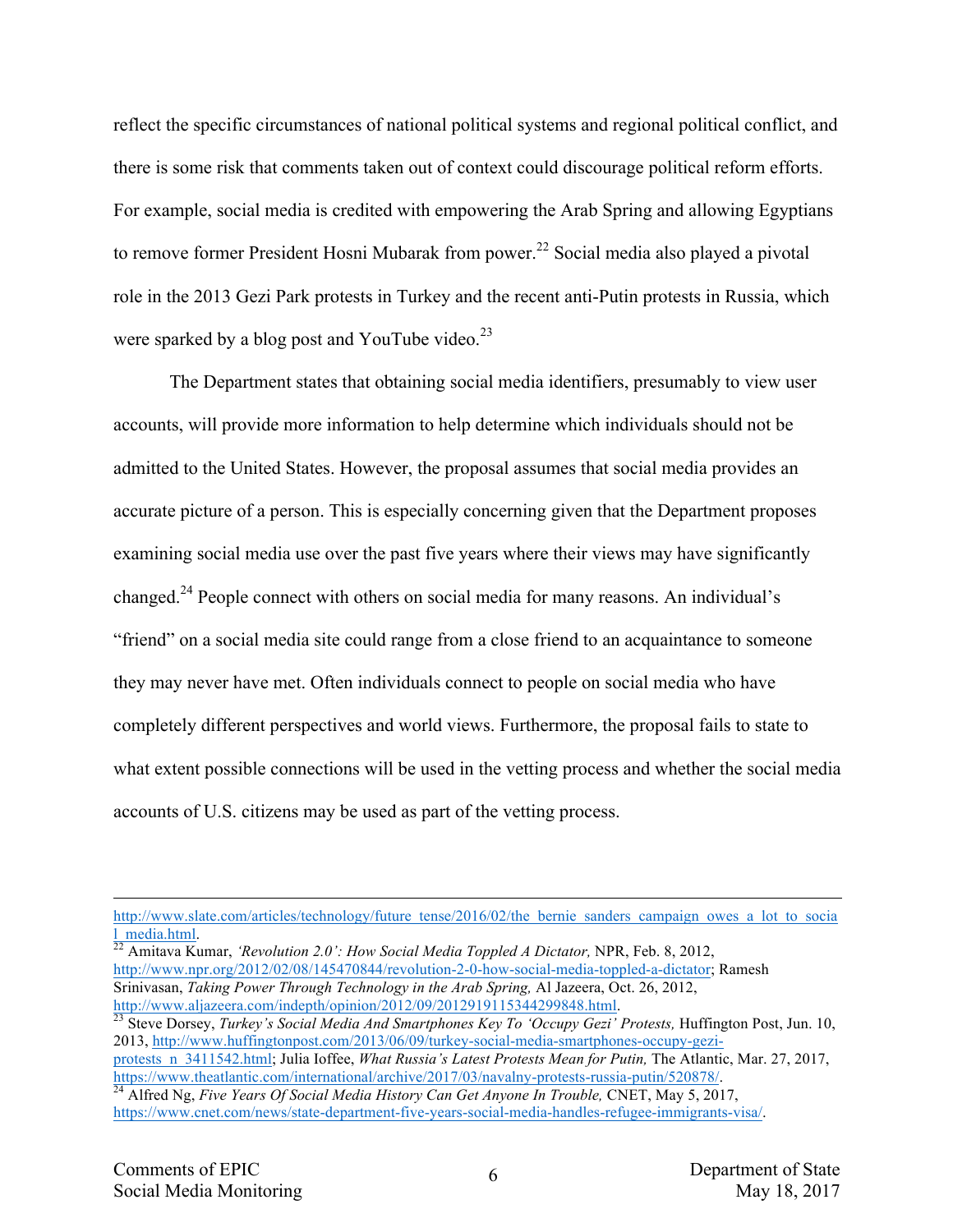The proposal also indicates that the Department will use social media on some visa applicants, but fails to detail exactly how social media will be used in the visa application process. Moreover, the proposal provides no way to determine which visa applicants will be asked for their social media information, stating that the information will only be sought from "a subset of visa applicants worldwide" and noting that DHS already collects such information from certain individuals.25 Many individuals have been on social media for years and have created a permanent record of their lives.<sup>26</sup> Teenagers are routinely warned to be careful of what they post on social media, $^{27}$  however teenagers and adults have made posts on social media which they later regret and may not be an actual reflection of who they are.<sup>28</sup> This should be taken into account when using social media to vet those entering the country. Social media does not necessarily reflect who a person truly is and taking posts out of context has the potential to wrongly deny people entry because of an inside joke or posturing that the Department does not understand from viewing certain information in isolation.<sup>29</sup> Furthermore, the proposal runs the risk of making what is not on social media seem suspect. Some individuals may not be active on social media or may not have any social media accounts at all and the Department has failed to say what impact, if any, this may have on the vetting process.

<sup>27</sup> Franki Rosenthal, *Caution ahead: The dangers of social media*, SUN SENTINEL, Feb. 2, 2016, http://www.sunsentinel.com/teenlink/college/tl-caution-ahead-the-dangers-of-social-media-20160202-story.html. <sup>28</sup> Alyssa Giacobbe, *6 ways social media can ruin your life*, BOSTON GLOBE, May 21, 2014,

<sup>&</sup>lt;sup>25</sup> Notice for Approval at 20,957.<br><sup>26</sup> Alexandra Mateescu et. al., *Social Media Surveillance and Law Enforcement*, DATA & CIVIL RIGHTS, Oct. 27,<br>2015, http://www.datacivilrights.org/pubs/2015-1027/Social Media Surveilla

https://www.bostonglobe.com/magazine/2014/05/21/ways-social-media-can-ruin-your-<br>life/St8vHIdqCLk7eRsvME3k5K/story.html.

<sup>&</sup>lt;sup>29</sup> Mateescu et. al., *Social Media Surveillance*; Brandon Giggs, *Teen failed for Facebook 'joke'is released*, CNN, Jul. 13, 2013, http://www.cnn.com/2013/07/12/tech/social-media/facebook-jailed-teen/ (discussing a teenager who was arrested after making a "threat" that, when viewed in context, appears to be sarcasm); Ellie Kaufman, *Social Media Surveillance Could have a Devastating Impact on Free Speech. Here's Why.*, MIC, Jan. 19, 2016, https://mic.com/articles/132756/social-media-surveillance-could-have-a-devastating-impact-on-free-speech-here-swhy.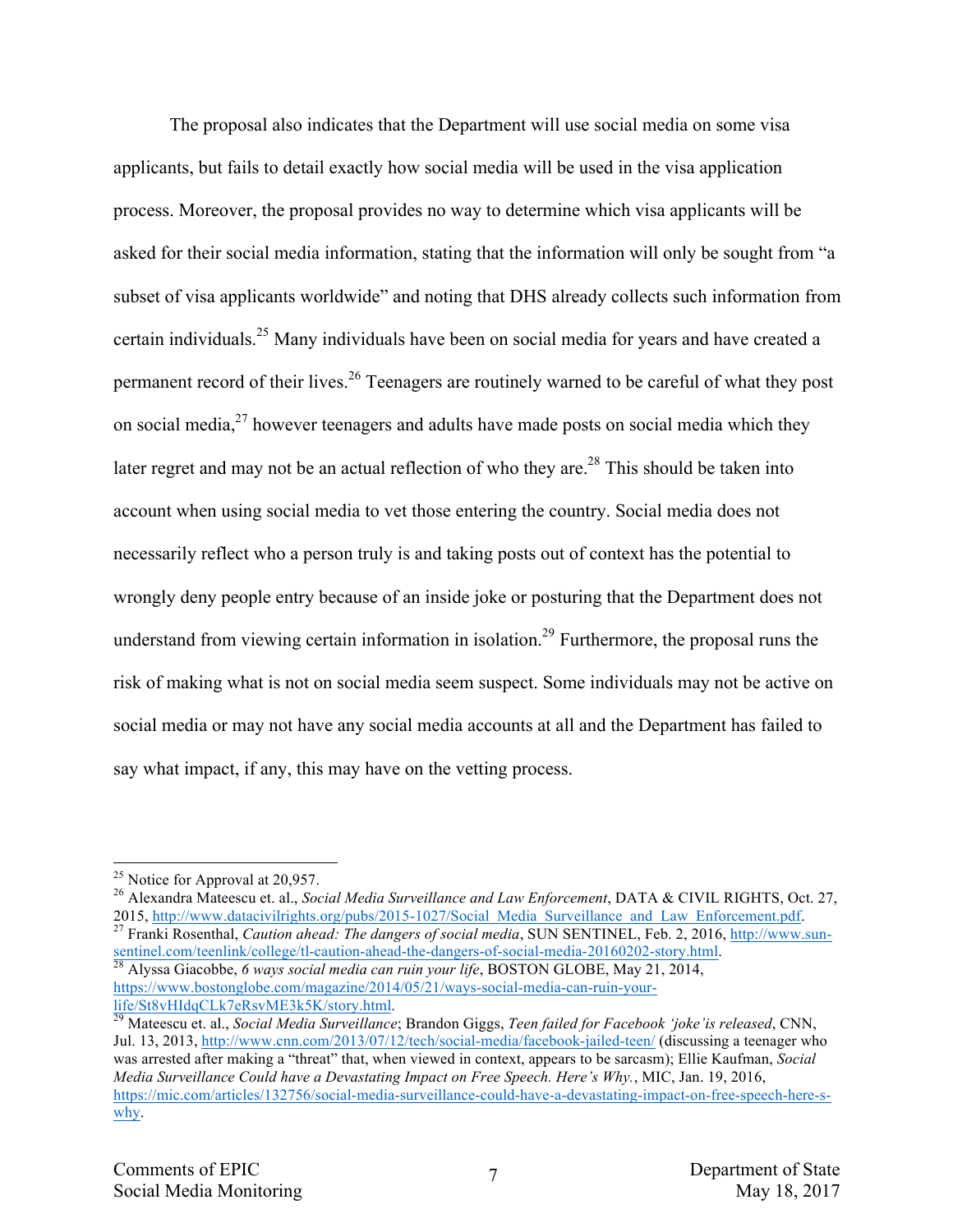Government programs that threaten important First Amendment rights are immediately suspect and should only be undertaken where the government can demonstrate a compelling interest that cannot be satisfied in other way.<sup>30</sup> Government programs that scrutinize online comments, dissent, and criticism for the purpose of vetting visitors prior to entry into the U.S. send a chilling message to all users of social media—which increasingly provides important forums to share ideas, engage in debates, and explore new ideas.

Concern over the how the government uses social media is widespread and several questions remain unanswered. Earlier this month, several members of the House of Representatives sent a letter to Attorney General Jeff Sessions raising concerns about how the federal government and federal law enforcement agencies used technologies that monitored social media.<sup>31</sup> Those Representatives noted how social media was effectively being used to monitor people who were suspected of no wrongdoing in violation of their Fourth Amendment rights stating:

> There is evidence that social media data has been used to monitor protests and activists…An investigator at the Oregon Department of Justice used a service called DigitalStakeout to search Twitter for tweets using the hashtag #BlackLivesMatter. On the basis of his tweets – which included political cartoons and commentary but no indications of criminal activity or violence – the Department's own Director of Civil Rights was deemed a "threat to public safety."<sup>32</sup>

The same concerns are present in the Department's current proposal and these concerns must be addressed before any further steps are taken.

 <sup>30</sup> *See, e.g.*, *NAACP v. Button*, 83 S. Ct. 328 (1963); *Citizens United v. Fed. Election Comm'n*, 130 S. Ct. 876 (2010).

 $31$  Letter to Jeff Sessions from Keith Ellison et al., May 2, 2017,

https://www.documentcloud.org/documents/3696481-House-Democrats-Letter-to-Sessions-re-Social.html. <sup>32</sup> *Id.*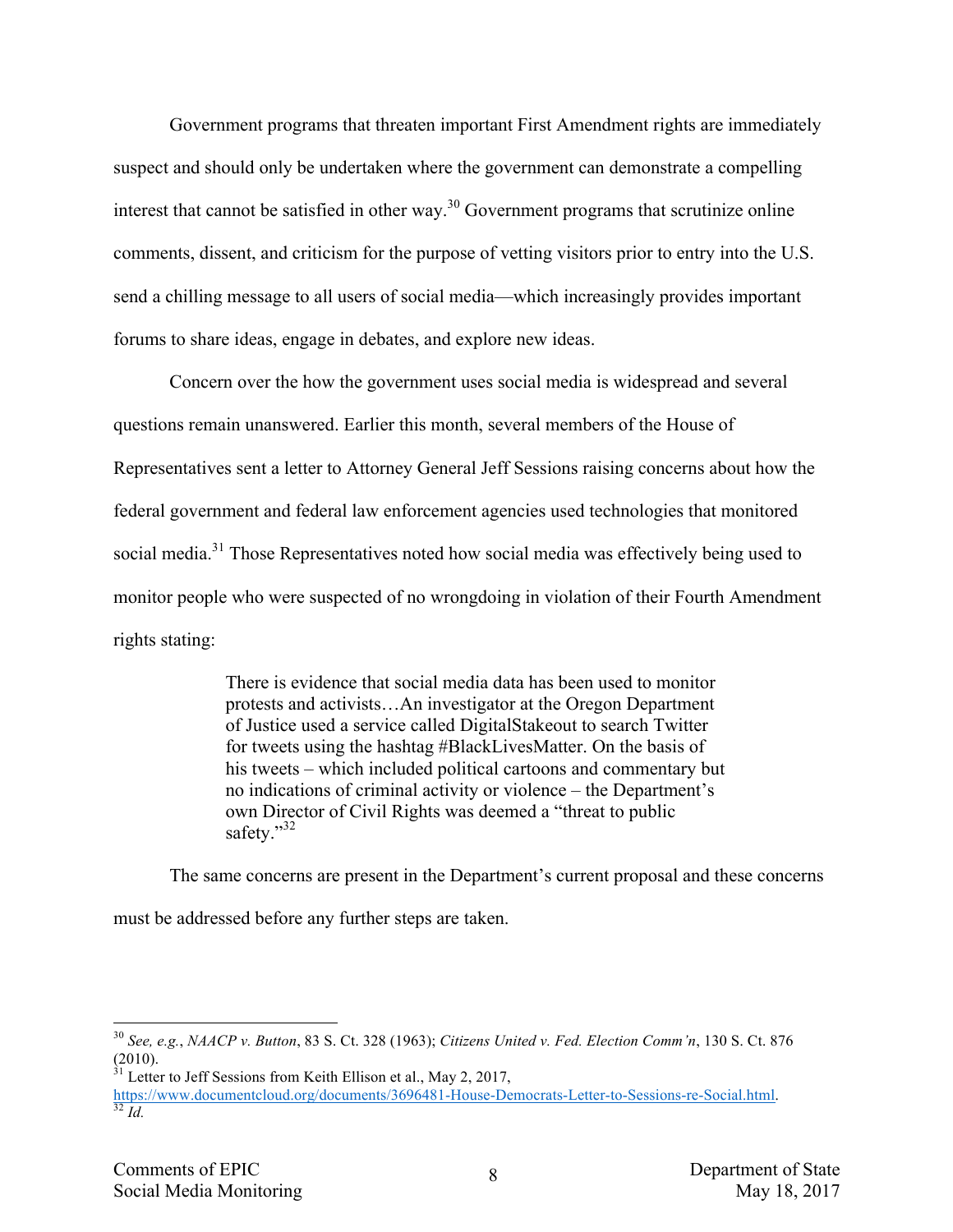#### **IV. The Demand for an Individual's Personal Identifier Raises Particular Privacy Concerns**

The request for "social media identifiers" raises a related concern – this particular type of personal information is the key that ties together discrete bits of personal data.<sup>33</sup> In the past, the United States has sought to regulate the collection and use of the Social Security Number precisely because of the concern that is leads to government profiling.<sup>34</sup> The availability of the SSN has been shown to contribute to identity theft and financial fraud.<sup>35</sup>

A social media identifier is not private in the sense that it is a secret. But the collection of a social media identifier by the government does raise privacy concerns because it enables enhanced profiling and tracking of individuals. Furthermore, an individual has no way of knowing who in the government may be tracking them and for how long that surveillance could continue. What is initially presented as a way to vet visa applicants can turn into unwarranted, large scale surveillance of innocent people.

For this reason as well, we urge the agency to withdraw the proposal.

### **V. EPIC Recommendations**

The problems with collecting social media identifiers and scrutinizing the social media accounts of persons not suspected of any wrongdoing are significant and far-reaching. The Department has provided little transparency in how the agency plans to use social media identifiers collected from alien visitors. Such opaqueness in the Department's proposal provides little comfort that the Department will provide the transparency necessary to ensure that the program is subject to appropriate oversight and accountability.

<sup>&</sup>lt;sup>33</sup> *Social Security Numbers*, EPIC, <u>https://epic.org/privacy/ssn/</u>.<br><sup>34</sup>Testimony of Marc Rotenberg, Computer Professionals for Social Responsibility, "Use of Social Security Number as a National Identifier," Before the Subcomm. on Social Security of the House Comm. on Ways and Means, 102d Cong., 1st Sess. 71 (February 27, 1991). republished Marc Rotenberg, "The Use of the Social Security Number as a National Identifier," *Computers & Society,* vol. 22, nos. 2, 3, 4 (October 1991); Privacy Act of 1974, 5 U.S.C. §552a (2016).

<sup>35</sup> *Identity Theft*, EPIC, https://epic.org/privacy/idtheft/; *Social Security Numbers*, EPIC, https://epic.org/privacy/ssn.